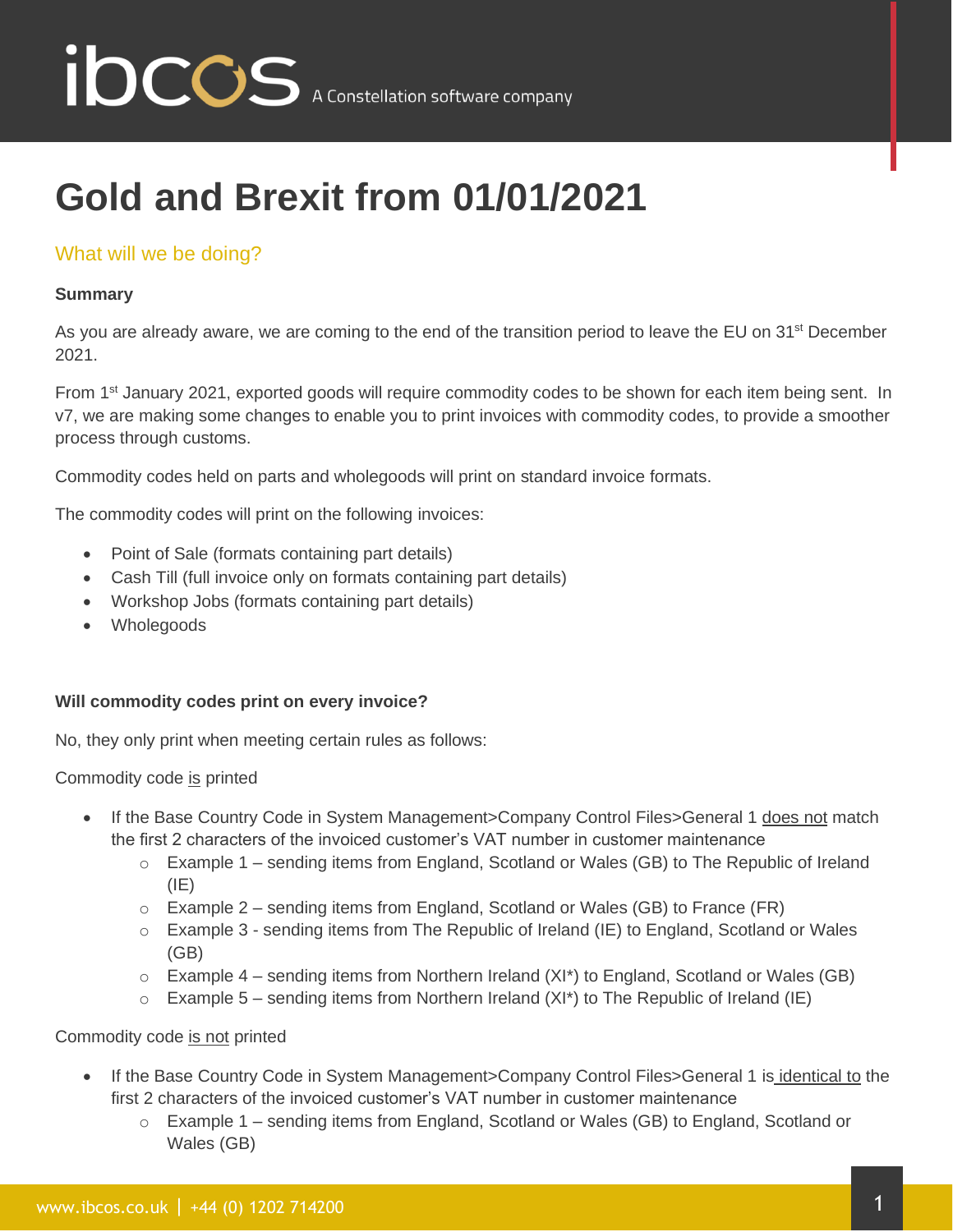

- $\circ$  Example 2 sending items from The Republic of Ireland (IE) to The Republic of Ireland (IE)
- $\circ$  Example 3 sending items from Northern Ireland (XI<sup>\*</sup>) to Northern Ireland (XI<sup>\*</sup>)
- If the customer VAT number is blank
- If the customer VAT number is only numeric

\* the assumption is that the Northern Ireland base country code will change from GB to XI from 01/01/2021.

#### **What if I am selling to a customer that is not VAT registered?**

In order to print the commodity code, enter the country code of where the customer resides against the customer's VAT number e.g. GB, IE, XI etc.

#### **Where do I setup commodity codes for wholegoods?**

These are setup in the wholegood group code maintenance program. This is in System Management> Wholegoods / Workshop> Wholegood Group Maintenance. The commodity code is available now so you can prepare in advance of 1<sup>st</sup> January 2021.

You can also set these individually within the model file of a wholegood. This is in Wholegoods> Model / Attachment> Standard Model Maintenance.

NOTE: if a standard model with a commodity code exists, this will be used on the invoice. If it doesn't exist, the commodity code from the wholegood group code will be used.

#### **Where do I setup commodity codes for parts?**

These are set up against each part in Parts Control>Part Maintenance>Part Number Details. Setting up commodity codes against each part will result in accurate invoices.

If you always export parts with the same commodity code to a customer, you can add this commodity code to the customer record in Sales>Customer Maintenance.

NOTE: if a part with a commodity code exists, this will be used on the invoice. If it doesn't exist, the commodity code from the customer record will be used.

#### **I do not want to edit every part with its commodity code. Can this be done en masse?**

Yes, there is a mass parts amendment program in Parts Control>Part Maintenance>Mass Parts Amendment.

You can amend the commodity code based on several filters, some of which include prefix, class codes and product groups.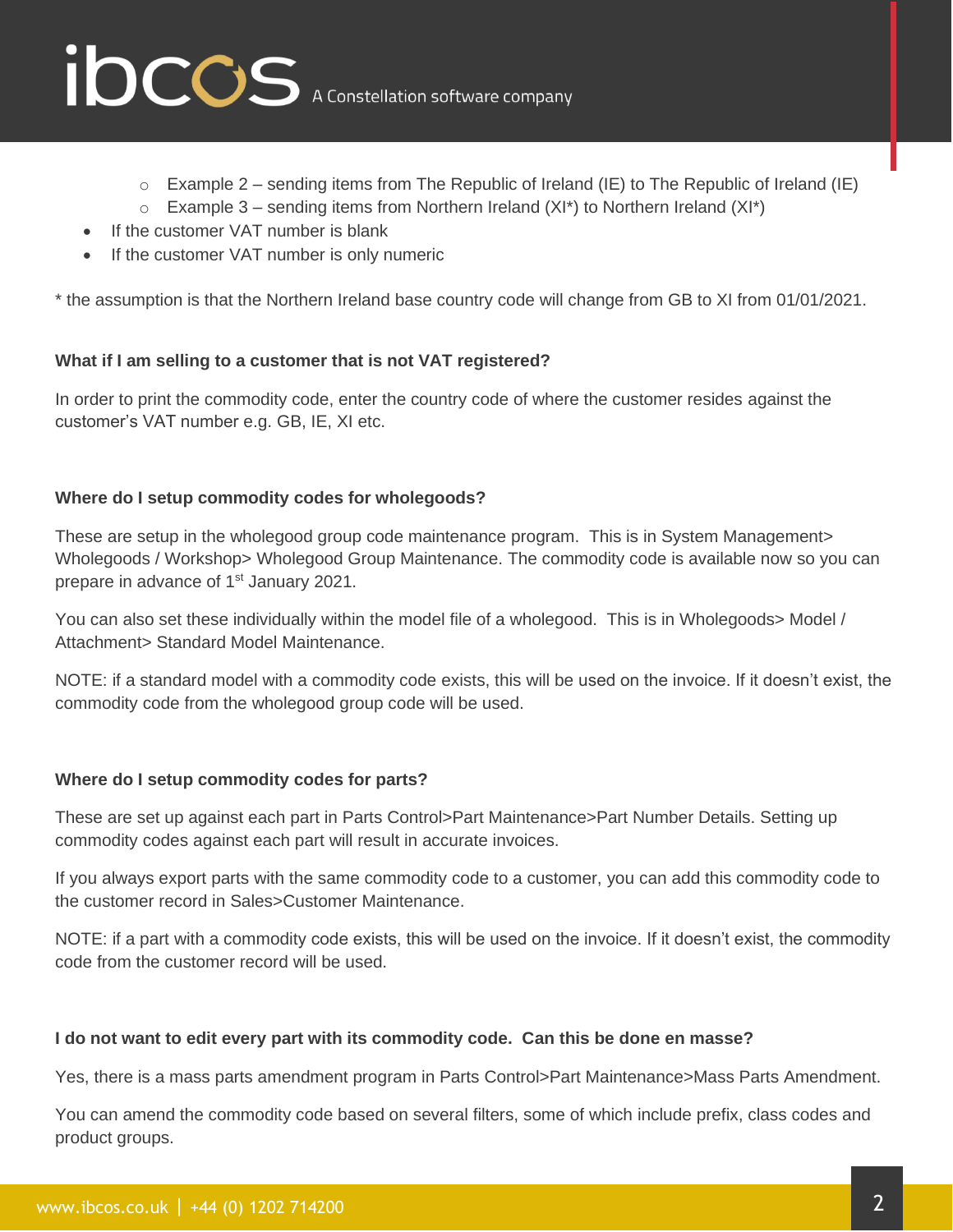# ibccos A Constellation software company

**My parts and wholegoods already have commodity codes against them because I use the Intrastat and/or Multi Currency modules. Will the commodity codes print on the standard invoices now?**

No. A Gold v7 release will be available before 31<sup>st</sup> December 2020 and installing this will provide the functionality.

#### **How many digits does the commodity code field contain?**

Gold supports 8 digit commodity codes.

#### **How do I print out the weight and total weight of what I am shipping?**

You can use the picking list option in Point of Sale and in the Workshop. You may want to make enquiries with the carrier you are using to see if they also provide this.

#### **Will commodity codes print on any other documents?**

Yes. For Wholegoods, commodity codes will also be included on advice notes, delivery notes, order acknowledgements, draft invoices and proforma invoices.

For POS and Workshop, commodity codes will only be included on standard invoice prints.

#### **Is a signature required on an invoice when exporting?**

No, it is not a requirement. If needed, adapting the background form could provide a signatory space or preprinted signature.

#### **Freight and Insurance must be shown separately. How do I do this?**

This can be achieved by using memo parts, as freight and insurance will vary, dependent on the goods being sent.

#### **I have a bespoke invoice format. How does this get updated?**

An update will only be needed to invoice formats if you export items based on the rules described previously.

If you do have an invoice format that needs updating, please contact [sales@ibcos.co.uk](mailto:sales@ibcos.co.uk) for more information.